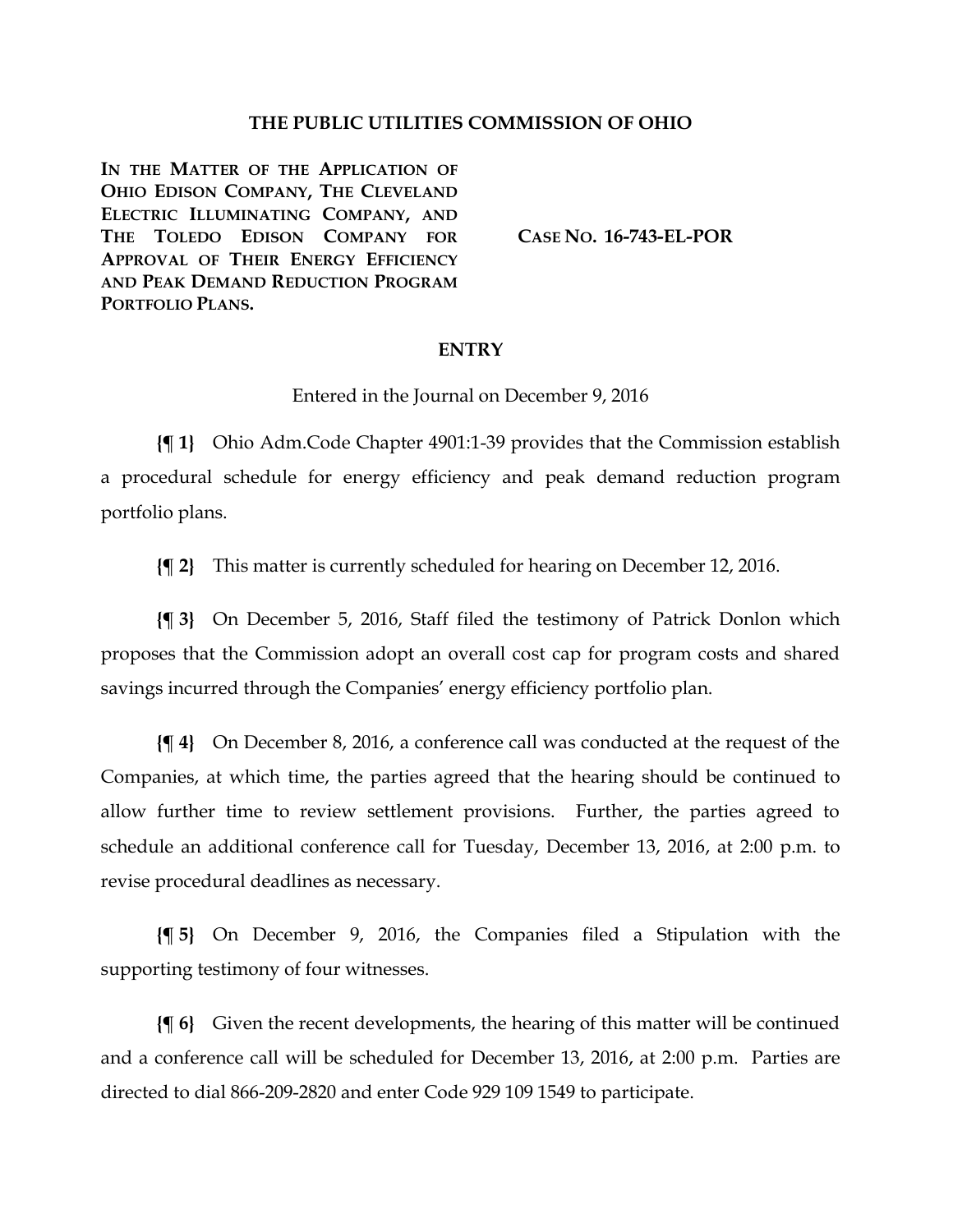**{¶ 7}** It is, therefore,

**{¶ 8}** ORDERED, That the hearing of this matter be continued. It is, further,

**{¶ 9}** ORDERED, That a conference call be scheduled for December 13, 2016, at 2:00 p.m. It is, further,

**{¶ 10}** ORDERED, That a copy of this Entry be served upon all parties of record.

# THE PUBLIC UTILITIES COMMISSION OF OHIO

s/Richard Bulgrin By: Richard M. Bulgrin Attorney Examiner

JRJ/sc